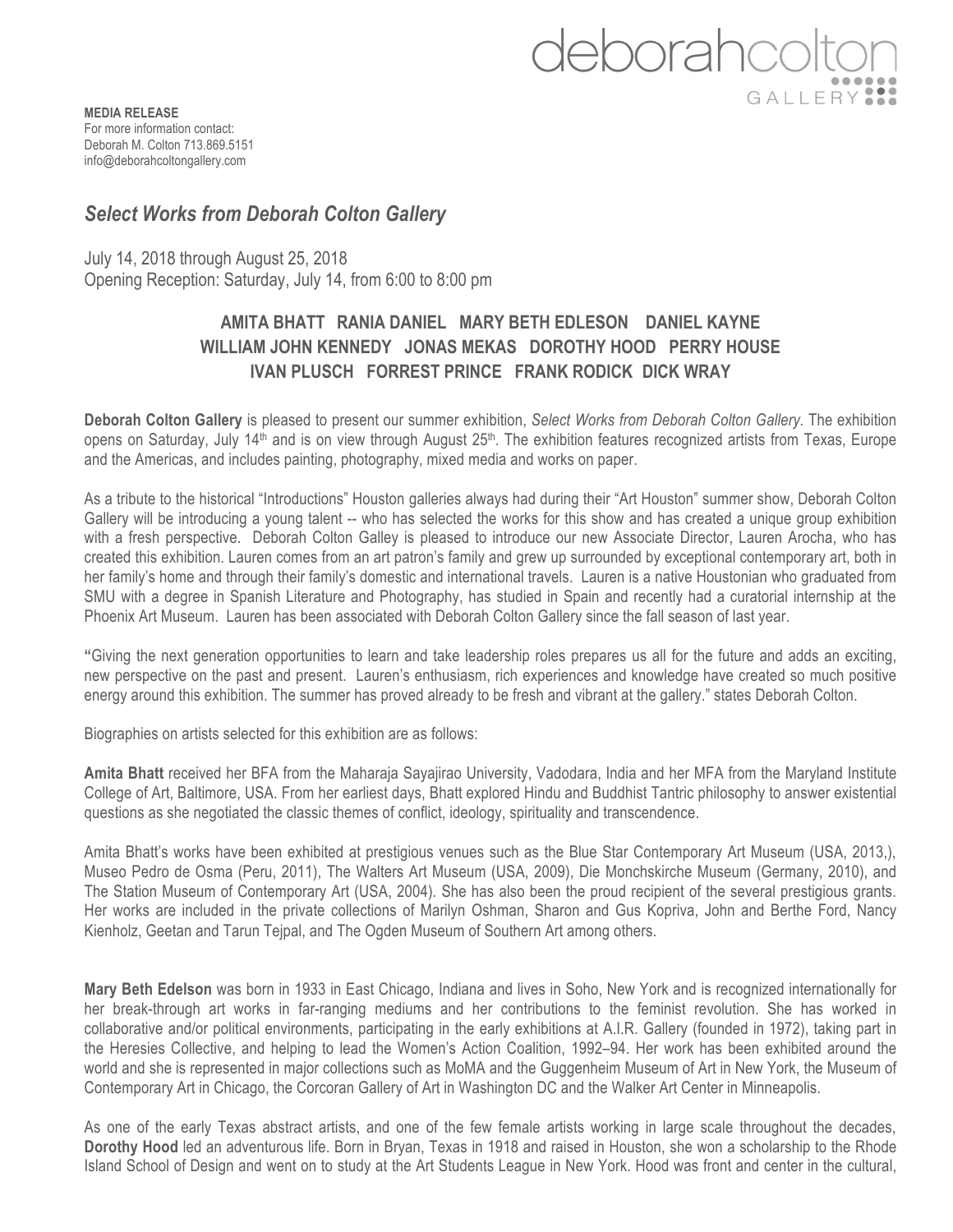political, and social activity of Mexico and Latin America during a period of intense creative ferment. She developed close friendships with all the European exiles, Latin American surrealists, and Mexican social realists of the time -- artists, composers, poets, playwrights, and revolutionary writers which influenced her art. Upon returning to Houston in 1961, Hood began to produce the epic and deeply emotive paintings that evoked the limitless skies and psychic voids of space. This prolific body of work would be the material with which she would be recognized for her outstanding contribution to the visual arts, not only in Houston, but all throughout Texas too—earning her the title of Texas Artist of the Year in 1984. Over the next four decades, she became a renowned and highly collected Texas painter whose works have been acquired by art institutions and major collectors across the United States.

**Perry House** was born in Orange, Texas. He pursued art as a vocation at the California College of Arts and Crafts where he earned both his bachelor's and master's degrees in fine arts. Upon his return to Texas, House settled in Houston and began his lifelong career as an artist and a teacher of artists. His work often strips away decoration, narrative, sex, politics, and traditional perspective, while at the same time evoking the passage of time, weight, depth, and our mortal coil. As Houston's art scene was coming of age, House was one of the early pioneers of abstraction, showing with some of the most historically notable galleries in Houston. In the collection of the Houston Museum of Fine Arts, the artist received an NEA fellowship award in 1990 and mounted solo efforts at Diverse Works in 2000, curated by Susie Kalil, and 2004 at the Galveston Arts Center curated by Clint Willour. On his work House comments "My art has always been about some particular opposites; elegance and violence, humor and horror, the sacred and the profane. Things are sectioned, distorted and exploded." Perry House has since retired from Houston Community College, Central after 30 years of teaching and is now painting full-time.

**William John Kennedy** was born in 1930 in Glen Cove, New York and studied at Syracuse University, the School of Visual Arts and Pratt Institute. In the 1950's, he worked as an assistant and studio manager for American fashion photographer, Clifford Coffin, a contemporary with Penn and Avedon and arguably the greatest of Vogue's "lost" fashion photographers. A top freelance editorial photographer in New York City, Kennedy's work appeared in world-renowned publications including LIFE Magazine and Sports Illustrated. In the commercial arena he created national and international campaigns for corporate clients including Avon, GE, IBM, RJR Nabisco, American Express and Xerox. Kennedy has continued his passion for fine art photography throughout the years developing a full body of work in the art form. Kennedy's exhibition of rare and historic images of Andy Warhol and Robert Indiana debuted during Art Basel Miami Beach 2010 and since then has continued to receive excellent reviews.

**Jonas Mekas** is the Founder of Anthology Films in New York, a filmmaker, poet, writer, and artist. Jonas Mekas captured moments that we all cherish in art history, in American history, in life... from filmmakers, Salvador Dali, Kennedy's, Warhol, Yoko Ono and John Lennon, Elvis Presley, the World Trade Center... to the more personal special moments of nature, his family, being human and celebrating life, cherishing each experience to the fullest. Jonas Mekas was born in 1922 in Semeniskiai, Lithuania. In 1949 he emigrated to the U.S. together with his brother, settling in New York. He has been one of the leading figures of American avant-garde filmmaking playing various roles: His films have been screened extensively at festivals and museums around the world. In 2005 he represented Lithuania at the Venice Biennale, the exhibition was noted with Special Mention price for extraordinary presentation of contemporary classic art. Jonas Mekas has received awards from New York State Council on the Arts, Rockefeller Foundation, National Endowment for the Arts, Golden Medal from Philadelphia College of Art, Guggenheim Fellowship in 1966, Creative Arts Award in 1977, Brandeis University in 1989; Mel Novikoff Award at San Francisco Film Festival, 1992; Chevalier de l'Ordre des Arts et des Lettres from Ministry of Culture, France in 1992 and 2000; Lithuanian National Award, 1995; Doctor of Fine Arts, Honoris Causa from Kansas City Art Institute in 1996; Special Tribute, New York Film Critics Circle Awards in 1996; Pier Paolo Pasolini Award, Paris in 1997; International Documentary Film Association Award, Los Angeles, 1997; Governors Award, Skohegan School of Painting and Sculpture, 1997; Artium Doctoris Honoris Causa, Universitatis Vytauti Magni, Lithuania in 1997. More recently, Jonas Mekas was honored at the Los Angeles Film Critics Association's award ceremony for his significant contribution to American film culture and had a solo exhibition at Ludwig Museum in Cologne, Germany. Mekas participated in an extensive presentation at Serpentine Gallery, London and the Centre Pompidou in Paris, the State Hermitage Museum in Saint Petersburg, Russia, at the Cinémathèque Royale and the Bozar Center for Fine Arts, both in Brussels, Belgium. Jonas continues to involve himself in creative projects and exhibitions, which include showings at the Centre Pompidou, the Cesis Art Festival in Latvia, and at the Center for Art and Media Karlsruhe, Germany, and the Venice Biennale in 2015.

**Ivan Plusch**, born in 1981, is a young Russian artist on the rise and part of the Nepokorionnye Group. He is based in St. Petersburg and has studied in various art schools including the State Academy of Art and Design, the Roerich Art School and the PRO ARTE Institute. Plusch is among a generation of artists who were still children at the time of the fall of the USSR and was influenced by the consequent sudden sociological and economic changes in his country in the early 90s. His work is heavily influenced by the effects from these changes: from the freedom of speech, hard fought and regained with difficulties by the people and by their collective relationship with society. Whether influenced by the effects of alienation or of liberation, the work of Plusch is more sophisticated and evolved than simply representing his sociological observations. Ivan Plusch's work has been exhibited throughout Russia and worldwide including in France, the Netherlands, South Korea, the United Kingdom and the Balkans. Most